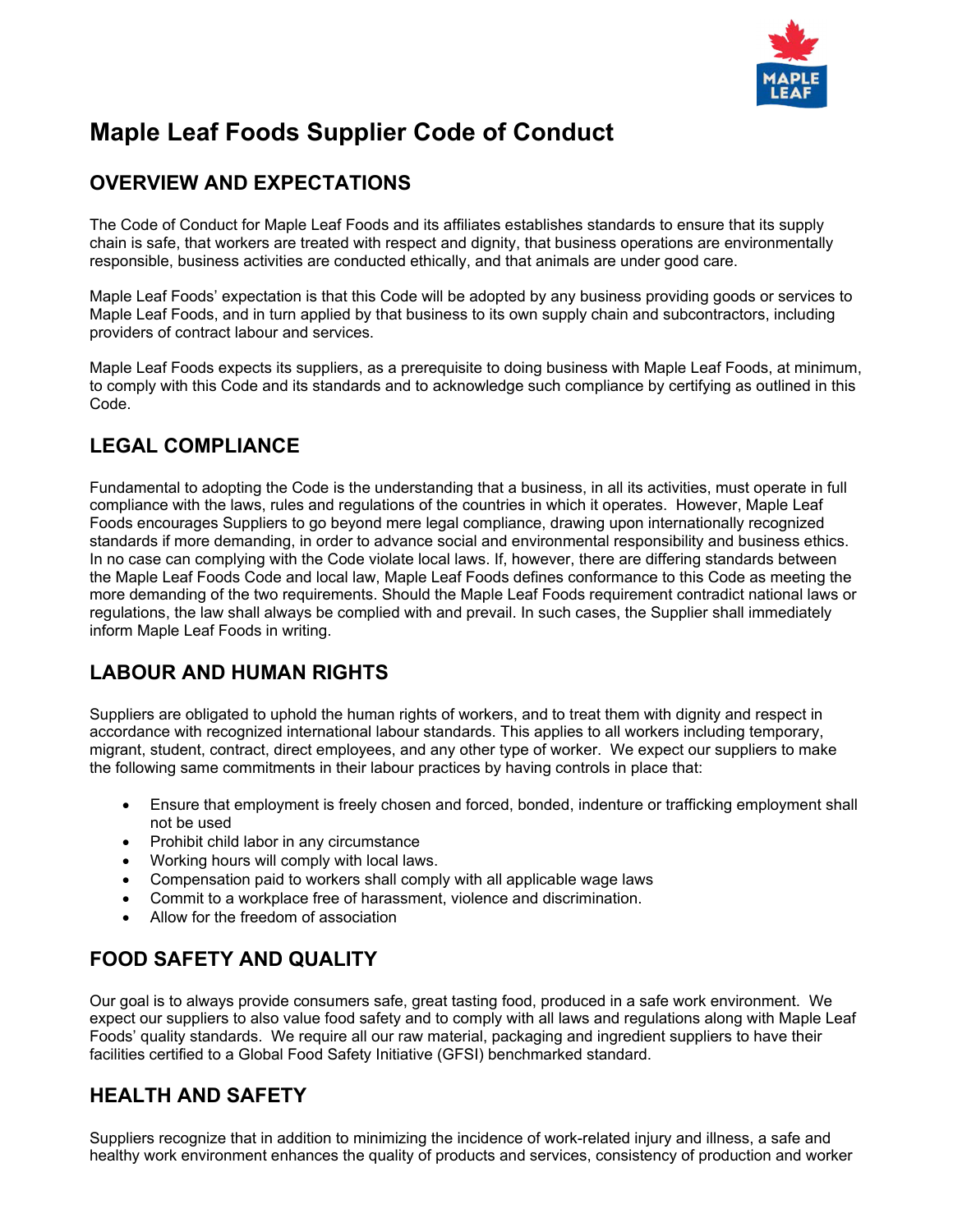

retention and morale. Suppliers also recognize that ongoing worker input and education is essential to identifying and solving health and safety issues in the workplace. We expect our suppliers to make the following same commitments in their labour practices by having controls in place that include:

- Compliance with all labour laws and regulations, along with International labor standards
- Emergency plans that ensure response procedures are adequate and documented.
- On-going and stringent efforts to achieve a workplace that is free from work-related injuries & illnesses

### **ENVIRONMENTAL**

Suppliers recognize that environmental responsibility is integral to producing world class products. In manufacturing and storage operations, adverse effects on the community, environment and natural resources are to be minimized while safeguarding the health and safety of the public. Suppliers' Environmental stewardship responsibilities should include the following:

- Suppliers must operate in compliance with environmental laws, rules and regulations including required permits & monitoring protocols and reporting requirements.
- Energy consumption and all relevant Scope 1 and 2 greenhouse gas (GHG) emissions<sup>1</sup> should be monitored and reduction programs must be in place. Maple Leaf Foods will work collaboratively with suppliers on monitoring programs. Suppliers may be asked to provide GHG performance associated with their products or services.
- Deforestation / Biodiversity Suppliers shall minimize the clearance, clearcutting, or the removal of a forest or stand of trees from land that is then converted to non-forest use in accordance with environmental laws, rules and regulations including required permits & monitoring protocols and reporting requirements. Maple Leaf Foods will not procure fiber-based packaging, soy, beef and palm oil from suppliers sourcing these commodities from areas of high risk for deforestation and biodiveity loss.

# **ANIMAL CARE**

Maple Leaf Foods is committed to the humane treatment of animals in a manner that meets or exceeds the Five Freedoms and Five Domains of animal welfare. Read more about our Commitment to Animal Care. Our suppliers of animals, animal protein or other animal products must operate in alignment with our animal care commitment with the following:

- 1) Compliance with all applicable animal welfare laws, regulations and Codes of Practice and/or certification to species-specific on-farm programs, with verification through animal welfare audits.
- 2) Makes continuous efforts to improve the animal welfare practices within its production system.
- 3) Continuously trains and educates employees about practices critical to promoting a culture of animal care.

### **ANTIMICROBIAL USE**

Suppliers are expected to use antimicrobials in food animals in a responsible manner that seeks to prevent or reduce the development of antimicrobial resistance, while ensuring sick animals receive timely and appropriate treatment to protect animal welfare. Antimicrobials must never be used for growth promotion in food animals. Any use requires veterinary oversight and must comply with applicable laws. Use must be limited to class(es) of least importance to human medicine likely to result in efficacious treatment of animals.

<sup>1</sup> The World Resources Institute's GHG Protocol Corporate Standard classifies a company's Green House Gas emissions into three 'scopes'. Scope 1 emissions are direct emissions from owned or controlled sources. Scope 2 emissions are indirect emissions from the generation of purchased energy